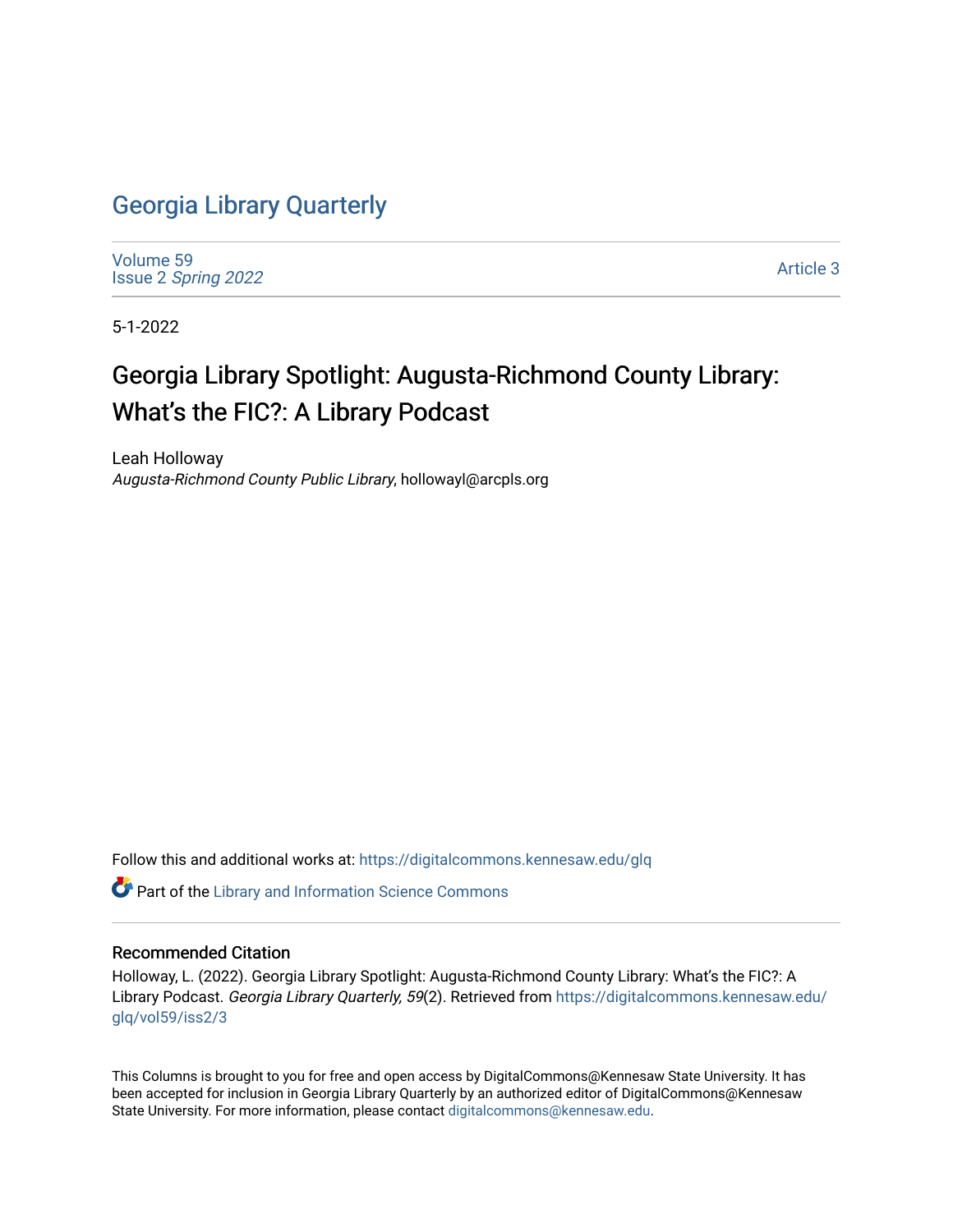# **GLA SPOTLIGHT**

### **Augusta-Richmond County Public Library: What's the FIC?: A Library Podcast**

The year 2020 was an apprehensive and uncertain time for many institutions, including th[e Augusta-Richmond](https://arcpls.org/)  [County Public Library](https://arcpls.org/)  [System](https://arcpls.org/) (ARCPLS). The COVID-19 pandemic put the system's six branches in a situation where their doors were closed to the public. This was a challenge the library system and many others had never faced before. Even with the buildings closed, the branches came together to meet and to continue providing resources and programming for the community as safely as possible.



The pandemic shifted the way ARCPLS

executed many tasks in the library. The library moved to curbside pickup services, created virtual programming for social media, and kicked off a new email marketing newsletter to inform patrons about library news.

The system eventually opened its doors to the public again but realized virtual programming would not disappear. It realized this was the future of libraries, and it was time to think outside the box. When formulating concepts to attract a younger audience, library staff Megan Williams and Georgina Lewis came up with starting a podcast. Podcasts have become

another method of communication, entertainment, and education. They've been around for some time now but took off during the pandemic. Megan and Georgina launched the library podcast series *[What's the FIC?](https://arcpls.org/whats-the-fic-a-library-podcast/)* in August 2021.

The podcast covers many topics, such as literature that influenced media, gaming, education, special guest interviews, and discussion of anime and manga. Hosts Georgina and Megan wanted to give the community a different media outlet and to connect with potential library users in a modern-day format.